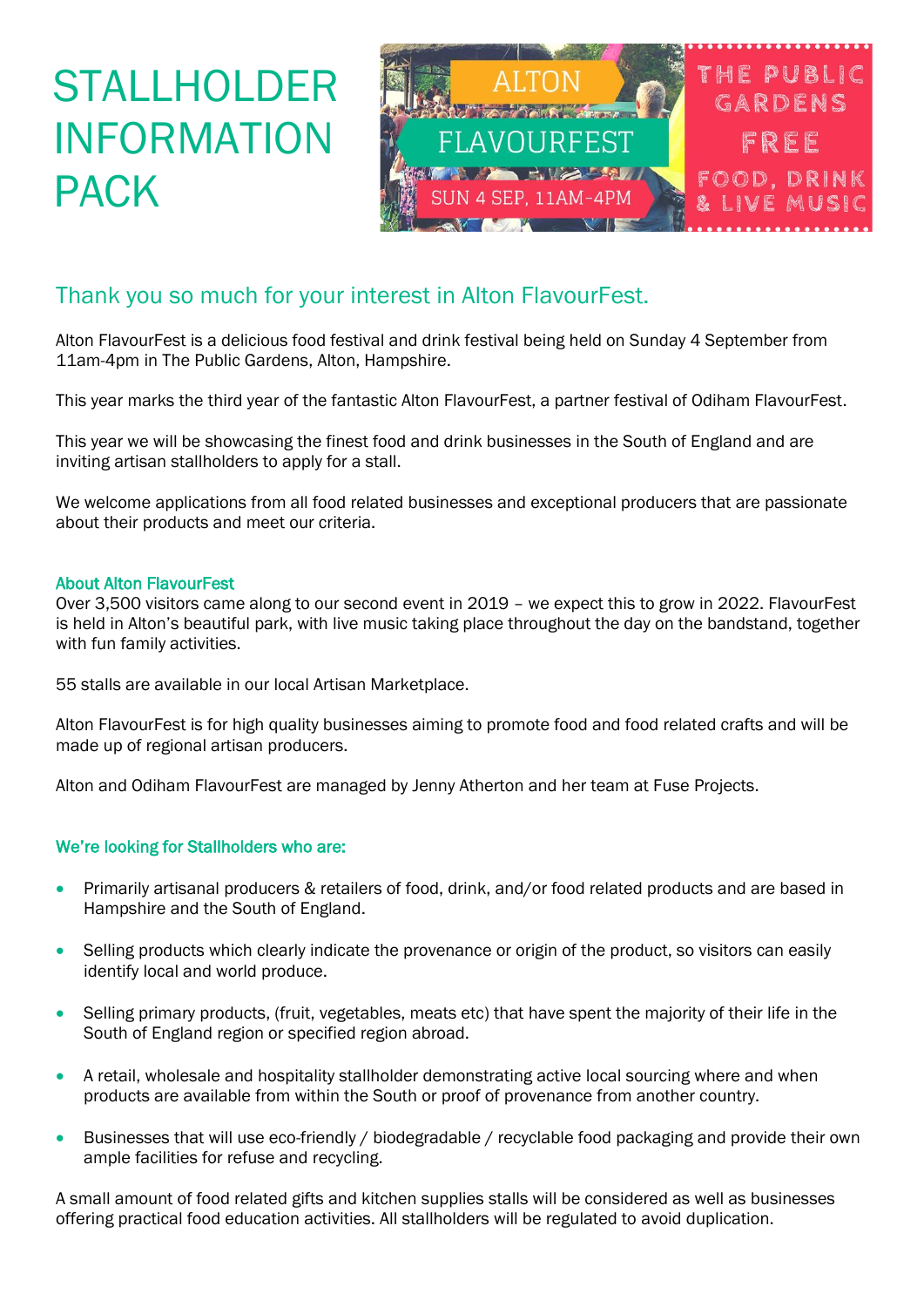#### Pitch costs

£170 Ice cream pitch

£75 Single 3x3m pitch, cold food and drink £85 Single 3x3m pitch, hot food / street food £150 Double 6x3m pitch, cold food and drink £170 Double 6x3m pitch, hot food / street food

#### Alcohol

If you sell alcohol, you will need to apply for a TEN directly to East Hampshire District Council. Your pitch location will be provided in advance of the event.

#### **Marketing**

There will be a series of marketing activities including: pre and post event press releases; social networking - Facebook, twitter; local Council publications; other relevant website event listings; promoted by Hampshire Fare; printed programme / flyer sent to 3000 residents; posters in public areas; roadside banners.

Further details will follow.

#### Equipment

Stallholders must bring their own equipment on the day. The pitch fee is for the ground only. No power, gazebos, water or equipment is available onsite.

#### How to apply

Please complete the online Stallholder Application Form at [www.fuseprojects.co.uk/upcomingevents.](http://www.fuseprojects.co.uk/upcomingevents) (This is a joint application form for both Odiham and Alton FlavourFest).

On receipt, the application will be assessed to ensure the goods identified on the form are appropriate for the festival. Fuse Projects will notify applicants of the outcome shortly after the closing date.

If your initial application is successful, we will forward our bank details for payment. Payment must be received before the pitch can be confirmed.

Once payment is received, the stallholder will receive an Arrival Pack, approximately one week before the event.

The submission of an application form does not constitute an offer of a stall. Stall offers will be made at the discretion of the Fuse Projects.

We are unable to reserve stalls or pitch locations.

We do not consider applications with information omitted, with missing or out-of-date supporting documents.

The deadline for stallholder applications is 5pm on Friday 24 June 2022.

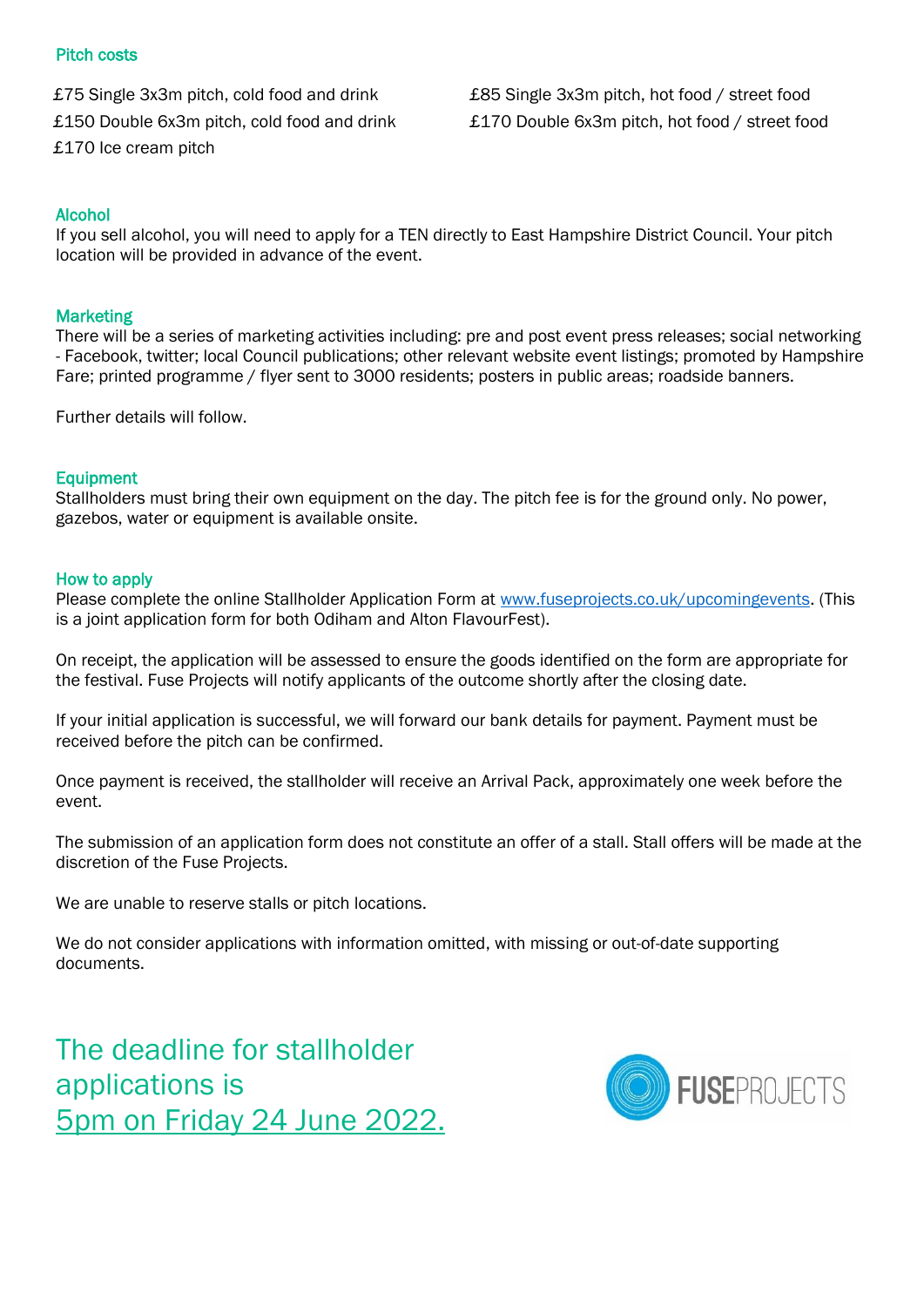# Alton FlavourFest

### Stallholder Terms & Conditions 2022

The following rules & regulations are set by Fuse Projects Ltd.

#### Pitches and Stalls

FlavourFest is offering two sizes of pitch for hire: 3x3m and 6x3m. Stalls must not exceed the 3m boundaries, as the event will be fully booked.

#### **Electricity**

No electricity supply will be available and pitch holders must make sure that they provide their own generators.

#### **Generators**

All generators must be suitably located to ensure they do not cause a nuisance to neighbouring premises due to noise or fumes.

No generators can leave a mark on, nor cause damage to the grass at the end of the festival. In the event that the gardens are damaged, the fee to 'make good' the ground will be charged directly to the stallholder by the venue owner.

Diesel generators are recommended over petrol to reduce the risk of fire. All electrical supplies must be fit for purposes and suitably IP (Ingress Protection) rated for this type of event. All cabling and appliances must be PAT tested (Portable Appliance Tested) and display a sticker showing an appliance number, a test date and a retest date along with a signature or initials. Items purchased in the last 12 months will be exempt from this testing only if proof of purchase can be shown.

#### Gazebos

Stallholders must provide their own gazebos. The event is on a grass surface. Gazebos must be in sound condition and suitably secured or anchored to ensure they do not move or collapse in windy conditions.

#### Description of Goods

Pitch holders may only sell the goods originally identified on their application form, unless otherwise agreed with Fuse Projects.

#### Waste & Rubbish Disposal

- Pitch holders must remove their waste from the site completely.
- Failure to remove from the site or dispose of the rubbish in the provided bins will result in an additional fee of £250, charged directly to the stallholder by the onsite commercial waste management company. This will be enforced.
- If providing food for immediate consumption, the stallholder must provide eco-friendly / biodegradable / recyclable food packaging.

#### Extreme Weather

A risk assessment will be carried out on site by the Fuse Projects the evening before the event. If the weather conditions are deemed a risk to the public's health and safety, the event may be cancelled, but no refunds will be payable.

#### Sale of Alcohol

Pitch holders wishing to sell alcohol for consumption on or off the premises MUST:

- Apply directly to East Hampshire District Council for a TEN licence.
- Employ staff over the age of 18.
- Employ at least one Personal Licence holder or hold an individual Temporary Event Notice for their stall.
- Train other employees in the law regarding the sale of alcohol and keep written records.
- Operate a Challenge 25 policy and only accept a passport, photo driving licence or ID cards bearing the PASS hologram as forms of identification.
- Comply with all local and national laws including the Licensing Act 2003.

#### Food Safety and Standards

- Pitch holders wishing to sell food for consumption on or off the premises MUST comply with all local and national laws and regulations regarding the production, labelling, display, storage and sale of produce and relevant trading standards legislation.
- All catering stalls must be staffed by food handlers who have been trained to Basic Food Hygiene level or equivalent and a copy of the certificate must be provided with the pitch holder's application form.
- A documented food safety management system (such as SFBB or similar) which is relevant to the size and nature of your business and must be present at the event for scrutiny by the Environmental Health Officers.
- Further advice can be obtained from East Hampshire District Council Environmental Health & Licensing Department and Hampshire County Council Trading Standards (Tel: 01962 833620).

#### Health and Safety and Gas Safety

- Pitch holders are required to comply with all relevant Health & Safety legislation.
- All pitch holders using LPG must provide an up to date certificate of inspection from a certified GasSafe engineer.
- Any pressure vessels must have a written scheme of examination and an up to date certificate to demonstrate compliance with the Pressure Systems Safety Regulations.
- Copies of all relevant certificates must be provided with the pitch holder's application form.

#### **Insurance**

All pitch holders must supply their own Public Liability Insurance for at least £2m cover and provide a copy of the policy with the Stallholder Application Form.

#### Smoking and Animal Policy

- There is a strict no smoking policy for all stall holders.
- No "live" animals are allowed on any pitch unless express consent has been given by Fuse Projects.

Any animal pitches registered as such with Fuse Projects must be fully compliant with Health and Safety Executive Agriculture Information Sheet – AIS23 – Preventing or controlling ill health from animal contact at visitor attractions.